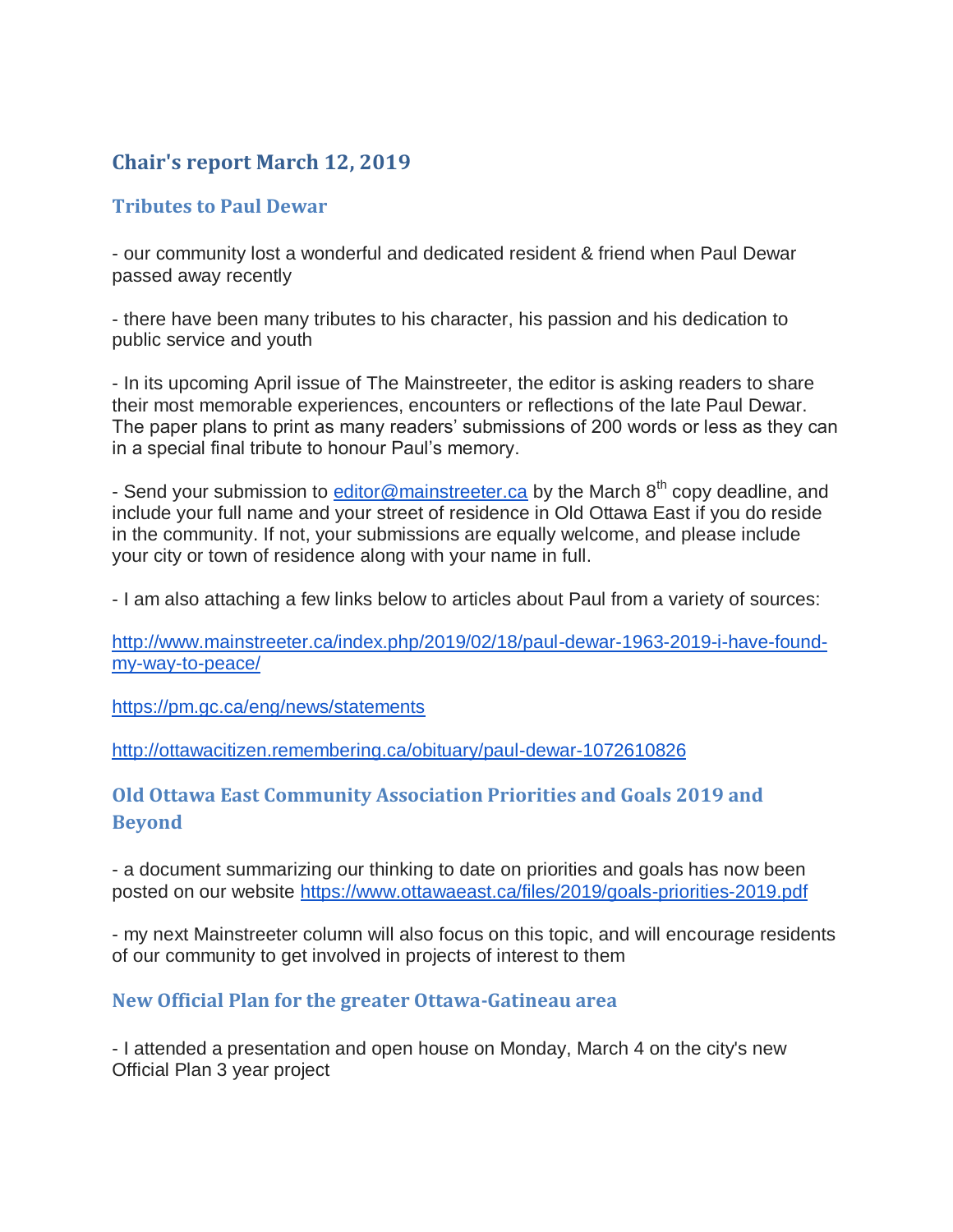- see <https://ottawa.ca/en/city-hall/public-engagement/projects/new-official-plan> for more info, a link to the discussion papers completed to date, a link to an online feedback form (which can be completed until May 31, 2019) and a link where one can subscribe to a mailing st for this project

- I am also attaching an article from today's Citizen that focuses in on one of the city statements that I liked as well, I.e., that Ottawa should focus on "enhancing the identities of its distinctive neighbourhoods &

communities" [https://ottawacitizen.com/opinion/columnists/pellerin-a-plan-to-make-life](https://ottawacitizen.com/opinion/columnists/pellerin-a-plan-to-make-life-in-ottawas-suburbs-about-more-than-dreary-commutes)[in-ottawas-suburbs-about-more-than-dreary-commutes](https://ottawacitizen.com/opinion/columnists/pellerin-a-plan-to-make-life-in-ottawas-suburbs-about-more-than-dreary-commutes)

# **Collaborative Justice Program follow-up**

- I received an email from Amber Montgomery on Thursday, March 7 in which she indicated the following:

- she can make herself available for the April  $9<sup>th</sup>$  community association meeting, but given that the case will be wrapping up in court by then, she suggested that she could provide a broad synopsis of what has taken place over the course of the process and be available to answer questions

- briefly, the boys have focused on anti-racism education, volunteer work with less advantaged groups (1 of the boys volunteered at the Mission and the other with children), paying / working off damages, and writing letters of apology to many of the affected individuals

### **Immaculata sports field**

- I received a request from the new Immaculata high school principal, Sean Power, to participate in a meeting with representatives from the school (principal, phys ed teachers, & coaches) and Footy Sevens

- The stated purpose of the committee and meetings would be to look over the following: calendar of events between the school and Footy Sevens; the use of the track; community use of the field; maintenance schedule; landscaping requirements; facilities requirements (garbage, washrooms, clean-up, etc); parking lot requirements;

gates; and security.

### **Pruning of Trees along the Grand Allee adjacent to 10 Oblats**

- We received notification from the Councillor this week of Regional Group's plan to undertake some canopy pruning of the Grand Allee trees on March 15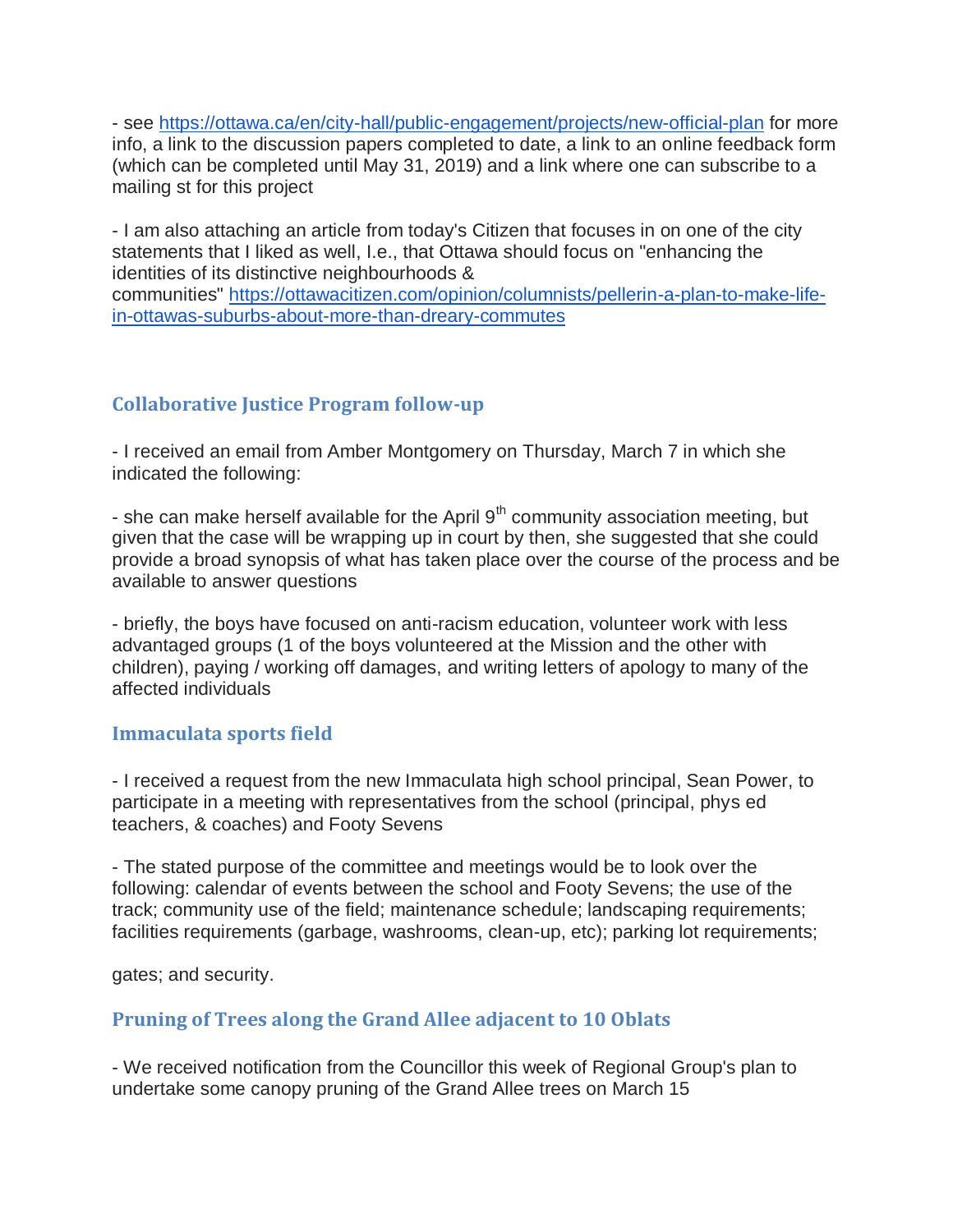- The pruning will be done under the guidance of their consulting Forester/Arborist, Andrew Boyd, and the work will be done by Manotick Tree Services

- The purpose of the pruning is twofold; 1. In accordance with regular maintenance, to keep these trees healthy and 2. To prepare the trees for the work that will be done adjacent to their growing area

- This is regular maintenance work and does not require a tree permit.

### **Meeting request from the French Catholic School Board**

- I received the following request on February 28:

"L'administration du Conseil des écoles catholiques du Centre-Est (CECCE) souhaiterait vous rencontrer afin de vous faire part de ses intentions relatives à l'édifice Deschâtelets et d'établir un partenariat avec votre organisation."

- I replied requesting more information about timing & whether they eye interested in a meeting with just a few board members or the broader community, but I have not yet had a response

## **NCC Removal of hazardous trees along the Rideau River Eastern Pathway**

- I received the following message from the NCC, that may be of interest to those of you who walk or bike along the eastern side of the Rideau River:

"As part of its regular maintenance work, the National Capital Commission (NCC) will be removing approximately 80 hazardous Manitoba maple trees and branches located along the Rideau River Eastern Pathway, from Bank Street to Highway 417. This work is necessary in order to clear and secure the recreational pathway.

The work will commence on February 28, 2019, between 7 am and 5 pm, weather permitting, and should be completed by the end of March. The pathway will remain open, and signage will be in place to inform users that a crew will be working on the site."

### **Flora footbridge**

- see link below for Rogers video of the footbridge, including an interview with our own intrepid footbridge advocate, John Dance

<https://www.rogerstv.com/show?lid=12&rid=4&sid=7482&gid=307965>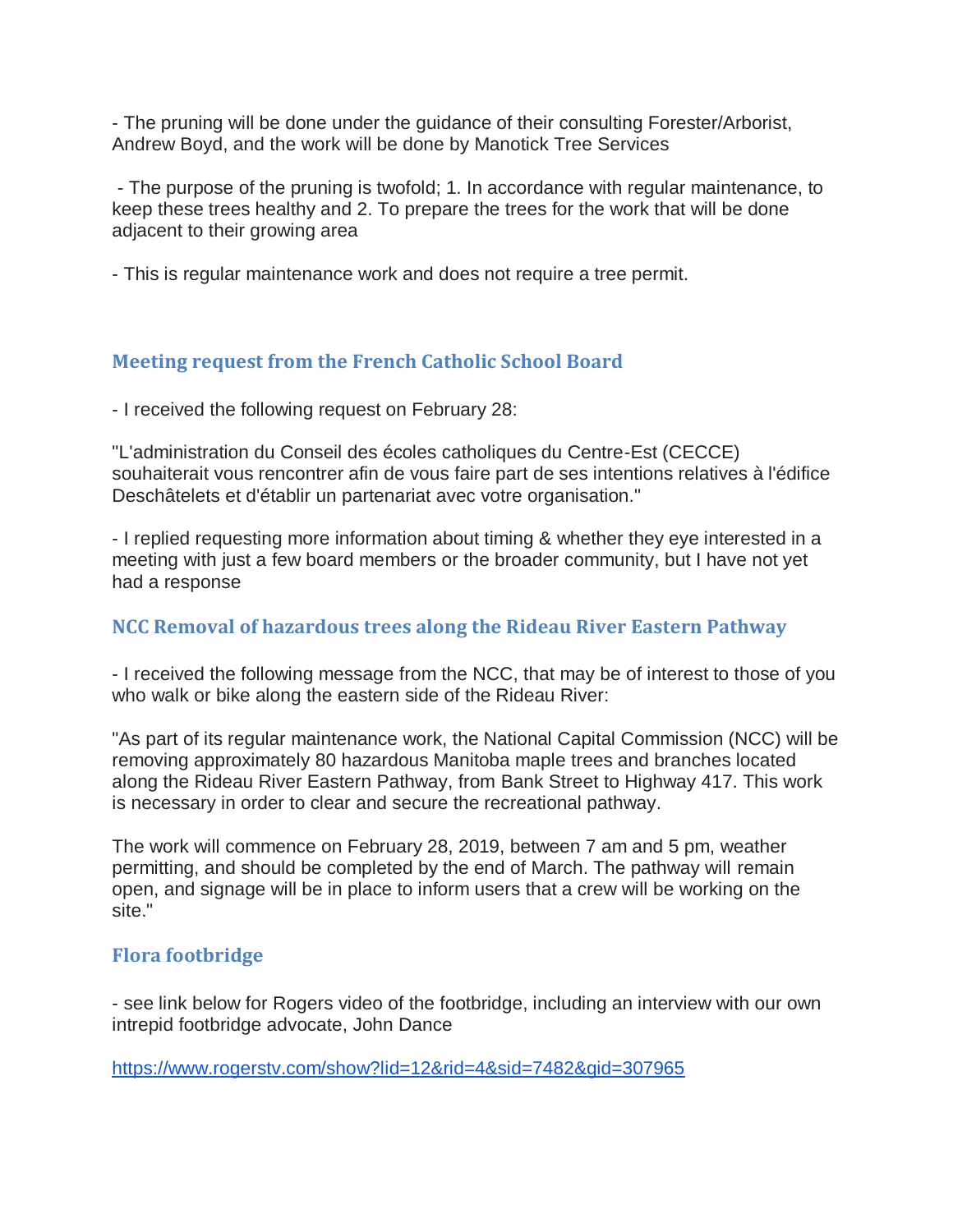#### **Ward Forum on Snow Removal**

The forum for Capital Ward residents on snow clearing has been rescheduled to Wednesday, March 20 from 6:30 to 8:30 pm at City Hall in Andrew S. Haydon Hall (City Council Chambers) and broadened to include all urban wards.

As per Shawn's newsletters:

"This has obviously been a big issue with the significant snowfalls we've seen this year. We want to help you understand what the current city protocols are, and we also want to hear what you would like to see out of snow removal in the city.

We appreciate that this is a significant issue with which all residents have been struggling for the past two months. We appreciate your understanding about this scheduling change, and we look forward to the expanded format of this Information Session.

In the meantime, we'd love to start collecting some of your experiences with snow clearing and suggestions for improvement. You can send them to us at [CapitalWard@ottawa.ca](mailto:CapitalWard@ottawa.ca) with the subject line "Snow Forum"."

- if we have time at our March board meeting, we may want to put together a list of key points / considerations from a community basis, for example, the importance of pedestrian / biking right of way clearance given how many people use these forms of transportation within our community

#### **OCDSB - Parent Involvement Committee seeks Community Representatives**

- I received the following request on March 1:

"The Ottawa-Carleton District School Board (OCDSB) is seeking two (2) Community Representatives to serve on its Parent Involvement Committee (PIC).

Your organization has been identified as one which may have a shared interest in supporting and encouraging the active involvement of parents in the education of students.

The PIC works with parents, school councils, and community partners to foster parent involvement and community engagement throughout the District by:

- providing information, recommendations, and advice to trustees;
- communicating with and supporting school councils; and
- undertaking activities and working with partners and agencies to help parents of pupils of the OCDSB to support their children's learning at home and in school.